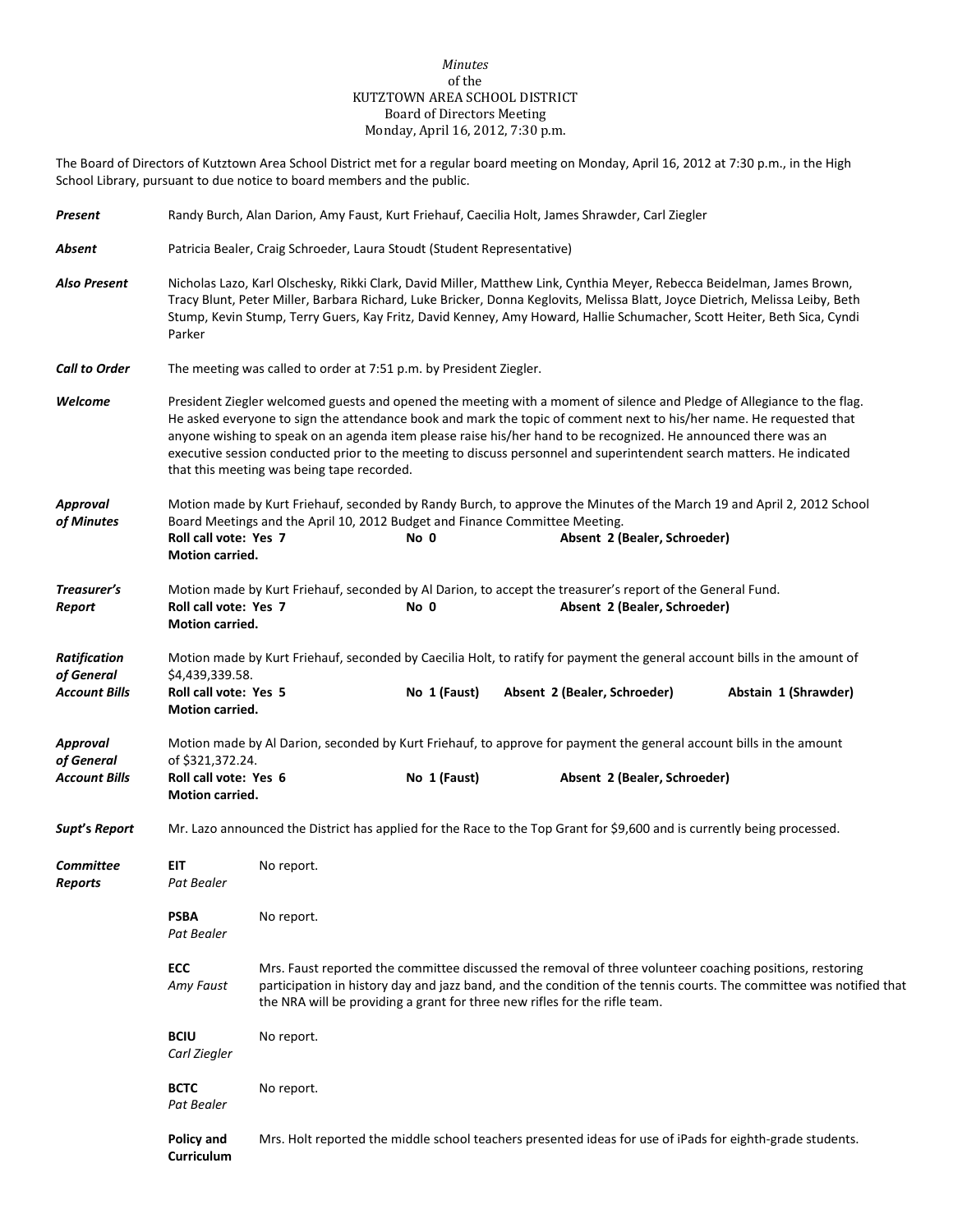KASD Board of Directors Meeting Minutes April 16, 2012 Page 2 of 3

**Student** No report **Achievement** *Al Darion* **Facilities** Mr. Ziegler reported the administration is seeking proposals for water treatment in the boiler room. *Carl Ziegler Personnel* Motion made by Amy Faust, seconded by Kurt Friehauf, to approve the following personnel items: 1. The approval to remove the following volunteer coaches for the 2011-2012 school year: Monica K. Glomb Softball Vanessa L. Ralston Volleyball Kimberly A. Sterner Volleyball **Roll call vote: Yes 6 No 0 Absent 2 (Bealer, Schroeder) Abstain 1 (Shrawder) Motion carried.** *All Personnel are Approved Pending the District's Receipt of All Mandated Credentials Summer School* Motion made by Kurt Friehauf, seconded by Amy Faust, to approve the following summer programs and staffing for 2012: *Programs* Elementary Summer Reading Program Staff: Kerry L. Schegan Lori E. Arndt Elizabeth I. Stump Jane E. Venkauskas Ann L. Dietrich Librarian: Katharine S. Mannai (2 days per week) Coordinator: Donna A. Keglovits (stipend of \$500) Staff Dates: June 14 (teacher preparation day) June 18-July 26 (Monday through Thursday), 24 days (including prep) total at the then current curriculum rate No School: Wednesday, July 4 Student Dates: June 18-July 26 (Monday through Thursday), 23 days No School: Wednesday, July 4 Cost: \$50 Middle School Summer School Staff: Language Arts – PLACEHOLDER Mathematics – PLACEHOLDER Staff Dates: June 14 (teacher preparation day) June 18-July 26 (Monday through Thursday), 24 days (including prep) total at the then current curriculum rate Student Dates: June 18-July 26 (Monday through Thursday), 23 days No School: Wednesday, July 4 Cost: \$50 High School Summer School Staff: Social Studies – Thomas A. Sally Language Arts – Joseph S. Chambers Mathematics – PLACEHOLDER Science – PLACEHOLDER Staff Dates: June 14 (teacher preparation day) June 18-July 26 (Monday through Thursday), 24 days (including prep) total at the then current curriculum rate No School: Wednesday, July 4 Student Dates: June 18-July 26 (Monday through Thursday), 23 days No School: Wednesday, July 4 Cost: \$200 per course for district resident students, \$225 per course for out-of-district students **Roll call vote: Yes 7 No 0 Absent 2 (Bealer, Schroeder) Motion carried.** *Extended School* Motion made by Kurt Friehauf, seconded by Randy Burch, to approve the 2012 Extended School Year (ESY) and High School Year (ESY) Summer Work Programs and Staffing for eligible special education students. One teacher preparation day will be granted for both programs. ESY students will attend on Monday, Tuesday, Wednesday, and Thursday from June 18, through July 26, 2012. Summer Work Program students will attend Tuesday, Wednesday, and Thursday from June 19 through July 26, 2012. Hours of instruction for both programs will be 9:00 a.m. to 11:30 a.m. Neither ESY nor Summer Work Programs will be in session on Wednesday, July 4 and Thursday, July 5, 2012. Elementary School Learning Support at Kutztown Elementary School Instructor – Vicki L. Bastian at the then current curriculum rate

Paraeducator – Nora B. Bullock at the employee's then current hourly rate